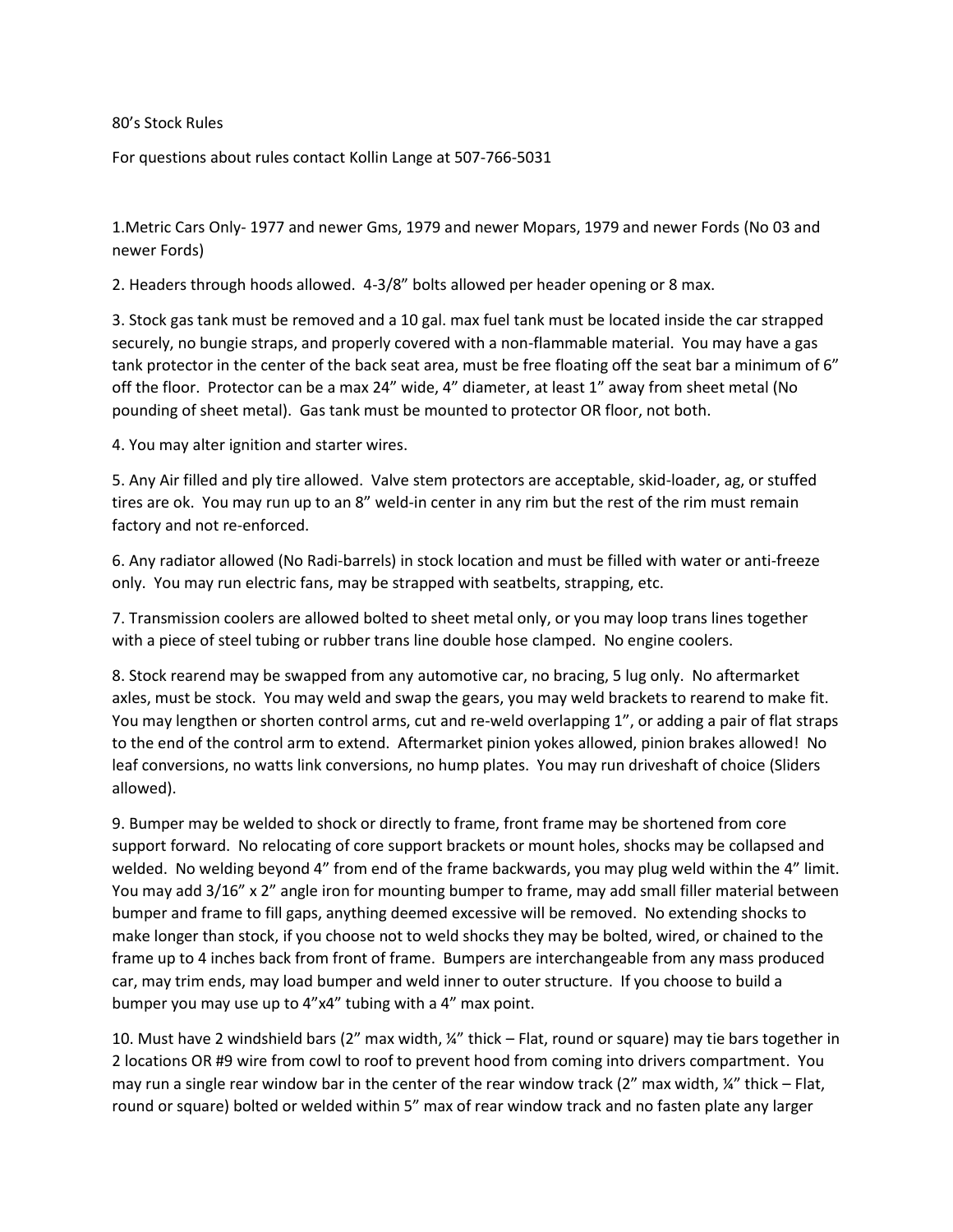than a 4" square. Any plate or bar beyond 5" of window track in stock location will not pass and will be removed. Must have a 5" gap from window bar to roof sign (cannot re-enforce with roof sign).

11. May tuck trunks 50% only fastened on top of lid only. Trunks may be wired, chained, or bolted in 6 locations in any combination of the following ways: 3/8" chain, (2" max width, ¼" thick – Flat, round or square).), 2"x2"x3/16" thick angle iron welded to sheet metal with one 3/8" bolt, 3/8" bolt thru drip-rail with 2" max washer. You may also add 2 extra chains or wire from trunk lid OR roof to rear bumper. Speaker deck must remain intact and unbent, trunk lid and rear quarter panel can be creased max of 2" from its factory location, no double layers! Fenders must stay upright maximum 6" crease at tuck.

12. Hoods may be fastened in 6 individual places in any combination of the following ways: 3/8" chain,  $(2<sup>n</sup>$  max width,  $\frac{1}{4}$  thick – Flat, round or square)),  $\frac{1}{4}$  bolts welded to sheet metal with a 5<sup>n</sup> max washer free floating on hood, 2"x2"x3/16" thick angle iron welded to fender underneath for hood pin on or 1 welded on top of hood with 1 on fender with a 3/8" bolt bolt securing the 2 angle irons. You made add 2 additional locations of chain or wire from core support to frame or bumper. Hoods may be folder/bent over core support in factory location. You are not allowed to move hood forward. You are allowed four 3/8" bolts per hood opening or 8 total.

13. Driver's door may be welded shut, highly recommend re-enforcing driver's door for safety reenforced no longer than 4" past door seam. Window netting allowed in driver's door only. Doors must be fastened in a maximum of 2 places per seam in one of the following ways: 3/8" chain, #9 wire (4 loop max.), or welded with a 3"x3" plate. The bottom door seams only may be chained or wired thru the bottom of the door and around the frame 2 per seam on a 4 door car, 4 per seam on a 2 door. Total of 8 locations may go around the frame – no using washers around holes, nothing in window openings other than one location in rear doors may go from roof to frame/door bottom and will count as 2 of your 8 locations.

14. Frames must remain factory other than stated in the rules. You may pre-bend or notch rear frame rails, absolutely no tilting or cold bending (do not touch the flaps!) You may pound in rear frame hump outer contour 1" max depth a total of 12" in length each direction down from the center of the hump. No other frame shaping allowed.

15. Suspension – You may weld you upper A-Frame only. This can be done by using a 2" flat strap from top A-Arm to the spring bucket only. You are allowed 1 strap per A-Frame, do not re-enforce A-Frame or you will cut! Balljoints and tie rods must be stock. You may use spacers in coil springs to gain height but must not exceed 28" to top of bumper. You may double rear coil springs to gain height, you may wire them in to keep them from falling out. You may run 2 strands of wire or 3/8" chain from rear axle to frame in 2 locations, you may also run 4 strands of wire or chain from frame rail to frame rail behind rear axle.

16. Batteries must be placed in passenger side floorboard and properly secured to sheet metal only and covered with non-flammable material. 2 batteries allowed.

17. You may alter steering column from gearbox to steering wheel to prevent steering loss, the rest of the components must remain stock. No changing steering boxes, no adapters – No full floor double gas/brake combo's – Aftermarket individual pedals are allowed. These pedals cannot be tight against firewall and may be bolted in with  $(3)$   $\frac{1}{2}$  bolts per component to sheet metal only.